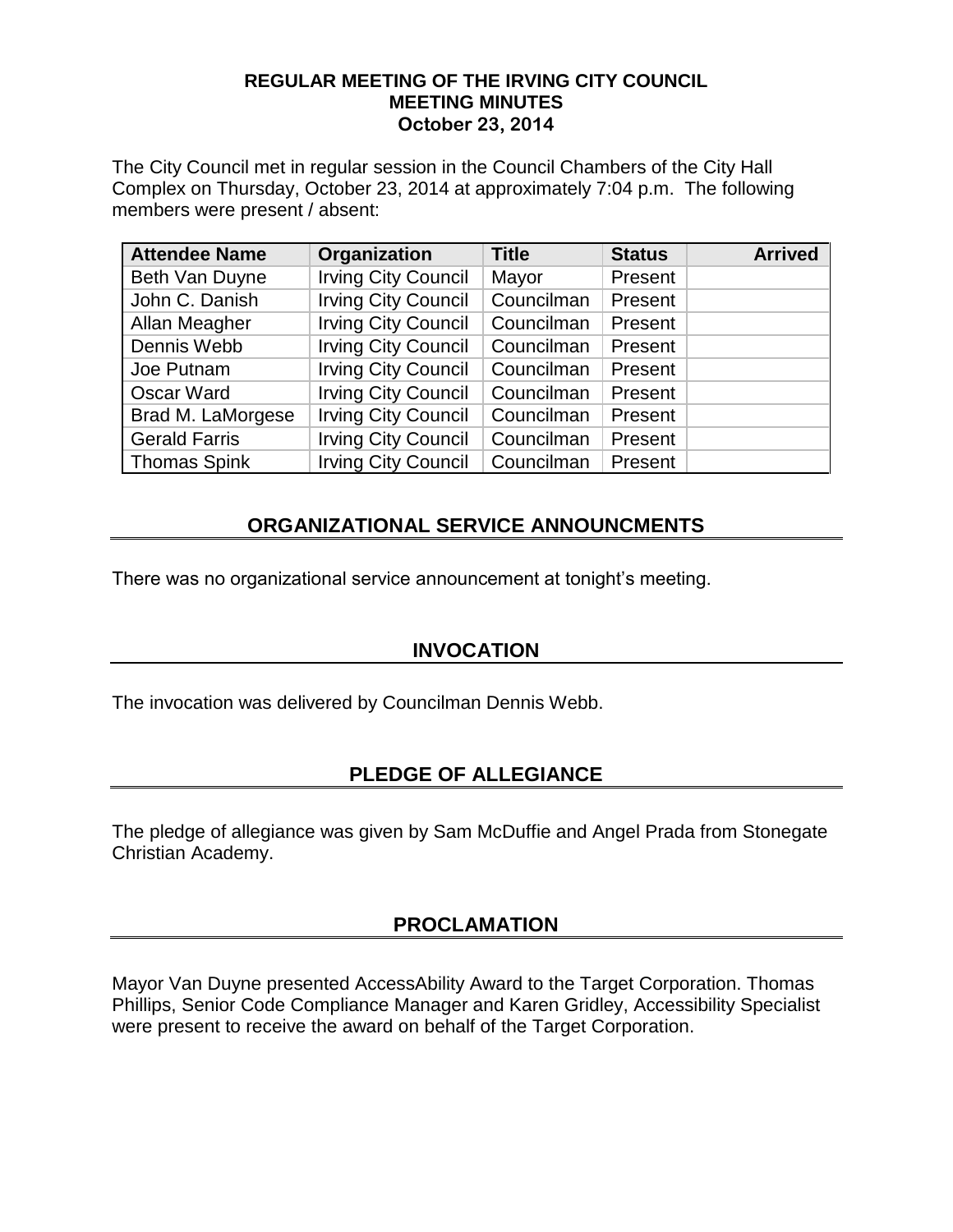Citizens are invited to speak for three (3) minutes on matters relating to City government and on items not listed on the regular agenda.

Manny Benavidez, 2108 Meadow Glen, Irving, TX - Mr. Benavidez spoke regarding increasing enforcement on code and parking ordinances within the neighborhoods.

David Bennett, 3577 N. Belt Line Rd., #1010, Irving, TX - Mr. Bennett spoke regarding ballroom dancing and exercise.

# **CITY COUNCIL AGENDA**

## **1 City Operations Update**

Casey Tate, Capital Improvement Program Director, gave an overview of construction throughout the city.

Chris Hillman, City Manager, encouraged residents to attend the Canal Fest event that will be held this weekend.

### **2 Heritage Crossing Update**

Kevin Kass, Redevelopment and TIF Administrator, provided an update for the Heritage Crossing area that included a new restaurant opening on Main Street, an increase of parking spaces in and around Main Street and Jefferson Street, and the Chamber of Commerce sponsoring Small Business Saturday on Saturday, November 29, 2014.

**3 Public Hearing No. (ID # 6507) --** Re-Enacting Chapter 56 Entitled "Curfew Hours for Minors" of The Code of Civil and Criminal Ordinances of the City of Irving, Texas, Providing for a Curfew for Persons Under the Age of Seventeen in the City of Irving

Mayor Van Duyne opened the public hearing at approximately 7:23 p.m.

No one signed up to speak on this item at tonight's meeting.

Mayor Van Duyne closed the public hearing at approximately 7:23 p.m.

No other action is required on this item at tonight's meeting.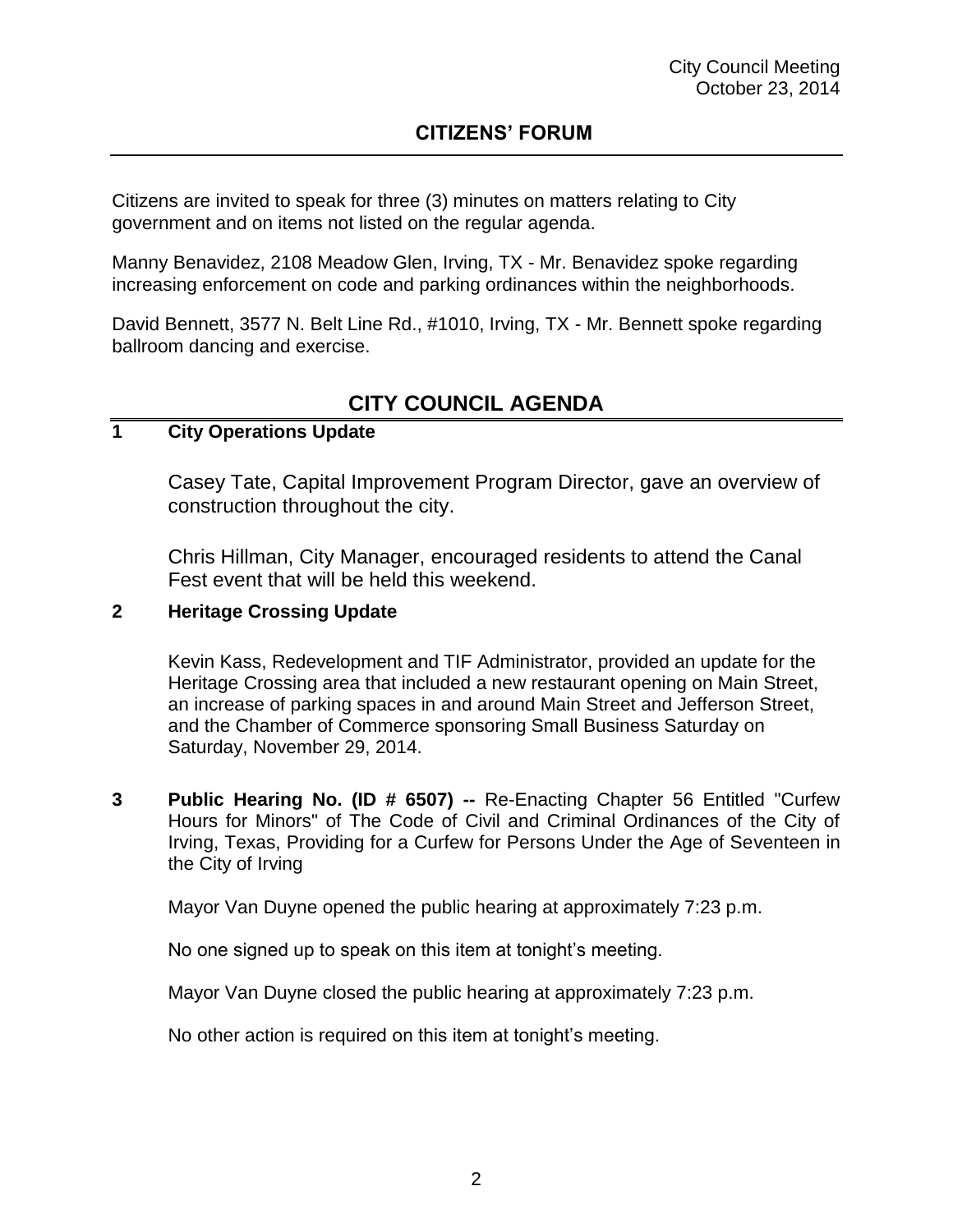## **CONSENT AGENDA**

Motioned by Councilman Meagher, seconded by Councilman LaMorgese to approve consent agenda items 4-21.

Motion approved 9-0.

### **4 Approving Minutes for Wednesday, October 08, 2014**

| <b>RESULT:</b>         | <b>ACCEPTED [UNANIMOUS]</b>                                |
|------------------------|------------------------------------------------------------|
| <b>MOVER:</b>          | Allan Meagher, Councilman                                  |
| <b>SECONDER:</b>       | Brad M. LaMorgese, Councilman                              |
| AYES:<br>Farris, Spink | Van Duyne, Danish, Meagher, Webb, Putnam, Ward, LaMorgese, |

**5 Approving Minutes for Thursday, October 09, 2014**

| <b>RESULT:</b>         | <b>ACCEPTED [UNANIMOUS]</b>                                |
|------------------------|------------------------------------------------------------|
| <b>MOVER:</b>          | Allan Meagher, Councilman                                  |
| <b>SECONDER:</b>       | Brad M. LaMorgese, Councilman                              |
| AYES:<br>Farris, Spink | Van Duyne, Danish, Meagher, Webb, Putnam, Ward, LaMorgese, |

**6 Resolution No. RES-2014-378 --** Approving and Adopting the Tarrant County 9- 1-1 District 2014-15 Annual Budget

| <b>RESULT:</b>         | <b>ADOPTED [UNANIMOUS]</b>                                 |
|------------------------|------------------------------------------------------------|
| <b>MOVER:</b>          | Allan Meagher, Councilman                                  |
| <b>SECONDER:</b>       | Brad M. LaMorgese, Councilman                              |
| AYES:<br>Farris, Spink | Van Duyne, Danish, Meagher, Webb, Putnam, Ward, LaMorgese, |

**7 Resolution No. RES-2014-379 --** Authorizing the Mayor to Enter into an Agreement with the Texas Department of Public Safety/Texas Homeland Security State Administrative Agency (THSSAA) to Receive and Participate in the Fiscal Year 2014 Homeland Security Grant Program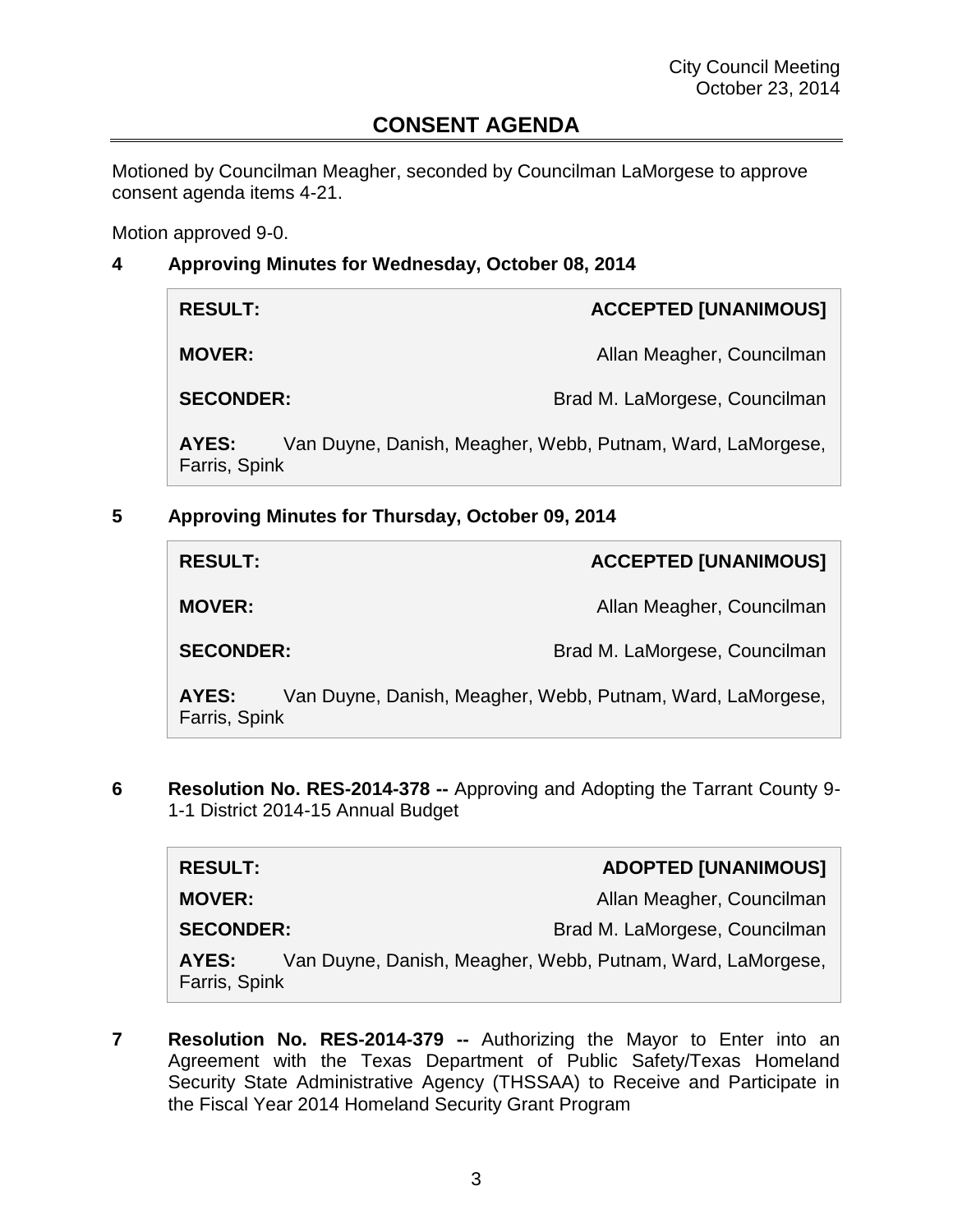**RESULT: ADOPTED [UNANIMOUS] MOVER:** Allan Meagher, Councilman SECONDER: Brad M. LaMorgese, Councilman **AYES:** Van Duyne, Danish, Meagher, Webb, Putnam, Ward, LaMorgese,

Farris, Spink

**8 Resolution No. RES-2014-380 --** Approving an Amended Interlocal Agreement Between the City of Irving Tax Increment Reinvestment Zone Number One, City of Irving, and the Dallas County Utility Reclamation District Concerning Desiltation of District Waterways in the Amount of \$387,000

| <b>RESULT:</b>         | <b>ADOPTED [UNANIMOUS]</b>                                 |
|------------------------|------------------------------------------------------------|
| <b>MOVER:</b>          | Allan Meagher, Councilman                                  |
| <b>SECONDER:</b>       | Brad M. LaMorgese, Councilman                              |
| AYES:<br>Farris, Spink | Van Duyne, Danish, Meagher, Webb, Putnam, Ward, LaMorgese, |

**9 Resolution No. RES-2014-381 --** Approving the Purchase from Crafco Texas, Inc., in an Amount Not to Exceed \$68,000.00 for a Crafco Super Shot 250 D/C with 50 CFM Compressor (Crack Seal Machine) through the State of Texas Local Government Statewide Purchasing Cooperative Agreement (BuyBoard)

| <b>RESULT:</b>         | <b>ADOPTED [UNANIMOUS]</b>                                 |
|------------------------|------------------------------------------------------------|
| <b>MOVER:</b>          | Allan Meagher, Councilman                                  |
| <b>SECONDER:</b>       | Brad M. LaMorgese, Councilman                              |
| AYES:<br>Farris, Spink | Van Duyne, Danish, Meagher, Webb, Putnam, Ward, LaMorgese, |

**10 Resolution No. RES-2014-382 --** Approving the Purchase from Equipment Southwest, Inc., in an Amount Not to Exceed \$58,000.00 for Two (2) Monroe Spreaders MCV-120-84-62, 10/07 Gauge W/Aux Engine Package through the State of Texas Local Government Statewide Purchasing Cooperative Agreement (BuyBoard)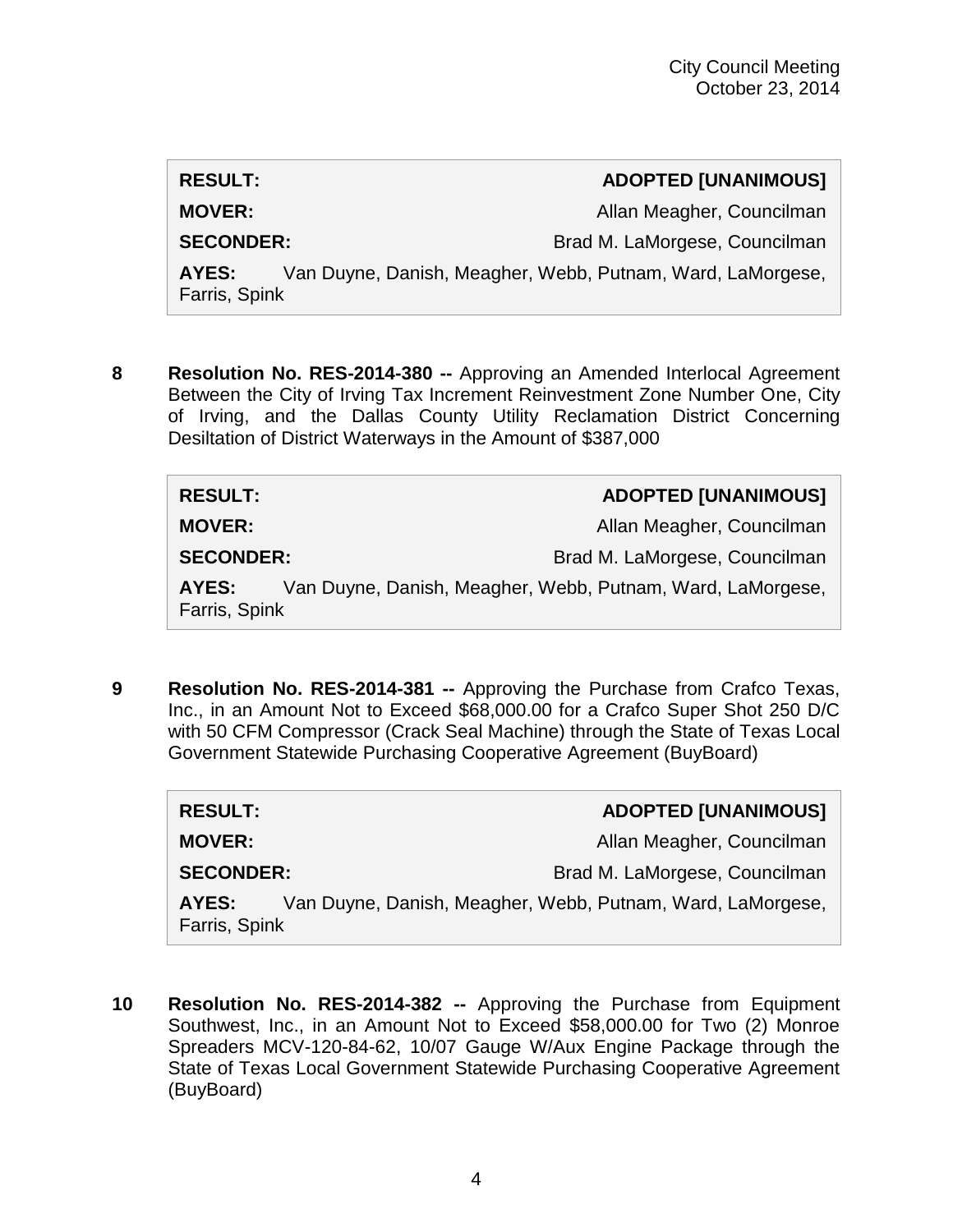# **RESULT: ADOPTED [UNANIMOUS] MOVER:** Allan Meagher, Councilman **SECONDER:** Brad M. LaMorgese, Councilman **AYES:** Van Duyne, Danish, Meagher, Webb, Putnam, Ward, LaMorgese, Farris, Spink

**11 Resolution No. RES-2014-383 --** Awarding a Contract to SYB Construction Company Inc., in the Amount of \$1,795,806.36 for the Pioneer Drive, Sunnybrook Drive and Jody Lane Water and Wastewater Improvements Project

**RESULT: ADOPTED [UNANIMOUS] MOVER:** Allan Meagher, Councilman **SECONDER:** Brad M. LaMorgese, Councilman **AYES:** Van Duyne, Danish, Meagher, Webb, Putnam, Ward, LaMorgese, Farris, Spink

**12 Resolution No. RES-2014-384 --** Approving an Interlocal Agreement Between the City of Irving and the Irving Flood Control District Section I in the Amount of \$600,000.00 for the Desiltation and Maintenance Related to District Waterways

| <b>RESULT:</b>         | <b>ADOPTED [UNANIMOUS]</b>                                 |
|------------------------|------------------------------------------------------------|
| <b>MOVER:</b>          | Allan Meagher, Councilman                                  |
| <b>SECONDER:</b>       | Brad M. LaMorgese, Councilman                              |
| AYES:<br>Farris, Spink | Van Duyne, Danish, Meagher, Webb, Putnam, Ward, LaMorgese, |

**13 Resolution No. RES-2014-385 --** Approving an Interlocal Agreement Between the City of Irving and the Dallas County Utility Reclamation District (DCURD) in the Amount of \$384,000.00 for the Desiltation and Maintenance Related to District Waterways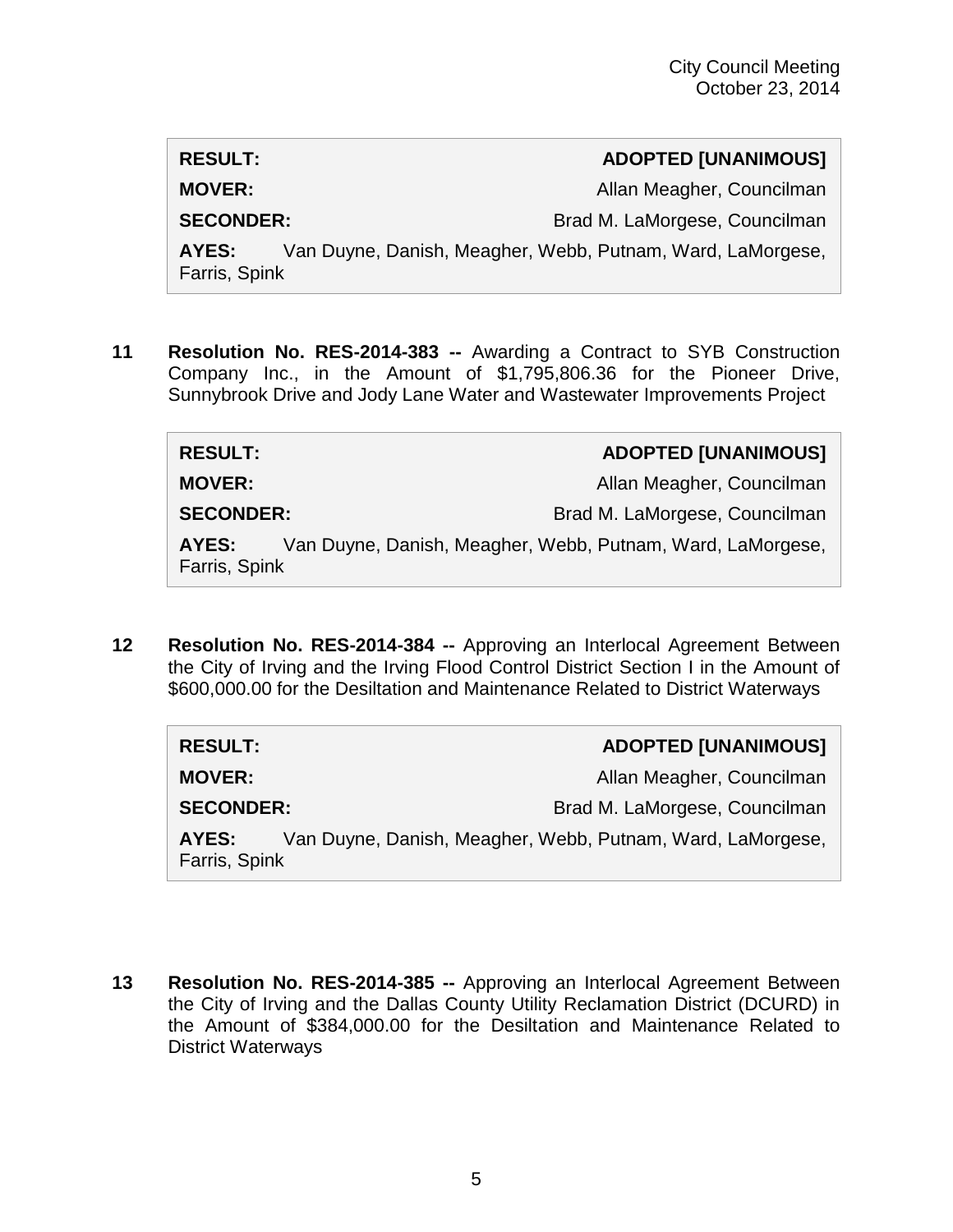**MOVER:** Allan Meagher, Councilman

**SECONDER:** Brad M. LaMorgese, Councilman

**AYES:** Van Duyne, Danish, Meagher, Webb, Putnam, Ward, LaMorgese, Farris, Spink

**14 Resolution No. RES-2014-386 --** Approving an Interlocal Cooperation Agreement Between the North Central Texas Council of Governments (NCTCOG) and the City of Irving for Implementation of the Regional Traffic Signal Re-Timing Program

**RESULT: ADOPTED [UNANIMOUS]**

**MOVER:** Allan Meagher, Councilman

**SECONDER:** Brad M. LaMorgese, Councilman

**AYES:** Van Duyne, Danish, Meagher, Webb, Putnam, Ward, LaMorgese, Farris, Spink

**15 Resolution No. RES-2014-387 --** Authorizing the Irving Convention and Visitors Bureau to Purchase Advertising Space in the Media in the Amount of \$555,000.00 for Calendar Year 2015

| <b>RESULT:</b>         | <b>ADOPTED [UNANIMOUS]</b>                                 |
|------------------------|------------------------------------------------------------|
| <b>MOVER:</b>          | Allan Meagher, Councilman                                  |
| <b>SECONDER:</b>       | Brad M. LaMorgese, Councilman                              |
| AYES:<br>Farris, Spink | Van Duyne, Danish, Meagher, Webb, Putnam, Ward, LaMorgese, |

**16 Resolution No. RES-2014-388 --** Renewing the Annual Contracts with Sunbeam Foods Inc., and Oak Farms/Schepps in the Total Estimated Amount of \$114,460.54 for Prisoner Food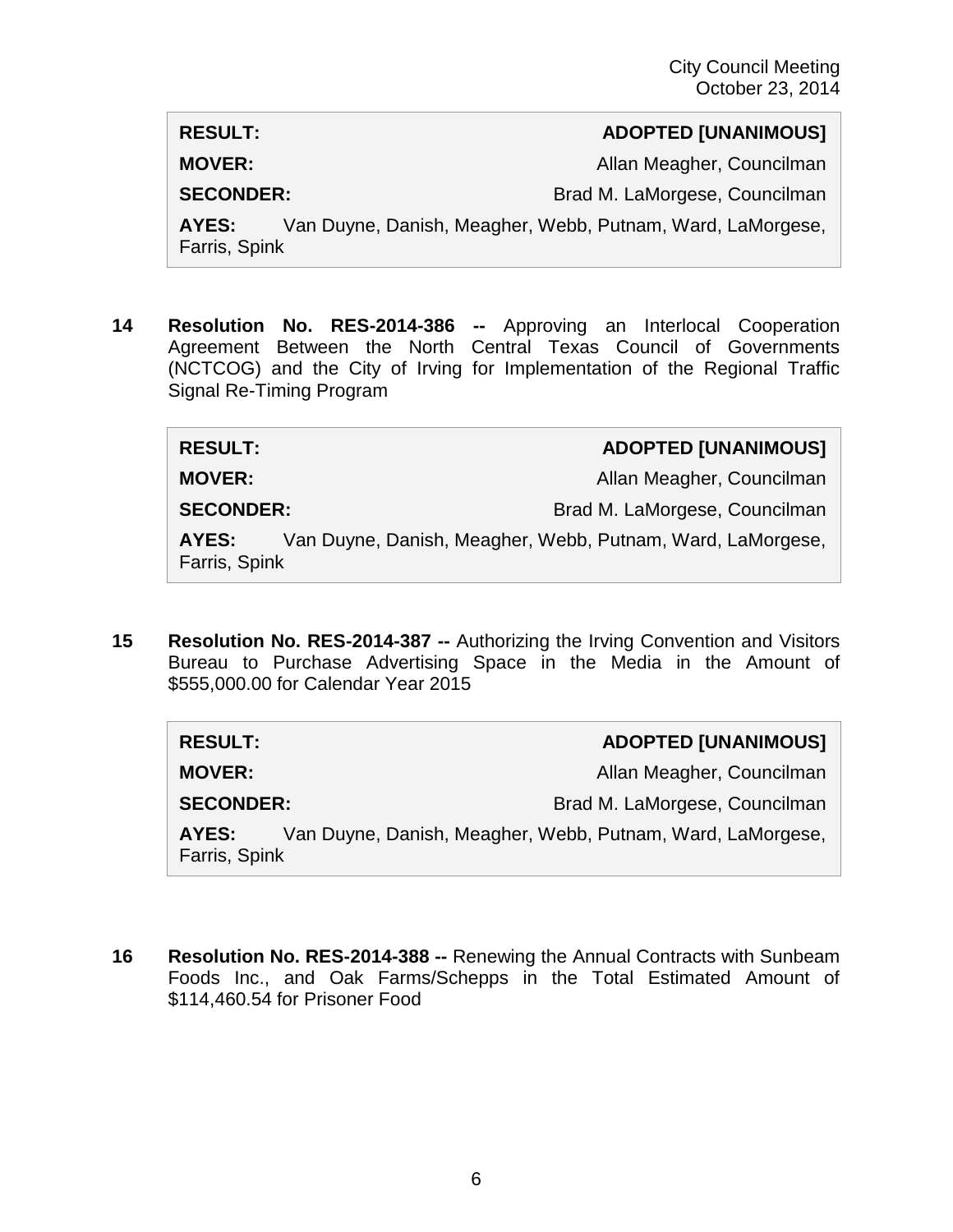**MOVER:** Allan Meagher, Councilman

**SECONDER:** Brad M. LaMorgese, Councilman

**AYES:** Van Duyne, Danish, Meagher, Webb, Putnam, Ward, LaMorgese, Farris, Spink

**17 Resolution No. RES-2014-389 --** Approving As-Needed Purchases of Public Safety & Fire House Supplies & Equipment from GT Distributors, Inc., in the Total Estimated Amount of \$160,000.00 through the State of Texas Local Government Statewide Purchasing Cooperative Agreement (BuyBoard)

**RESULT: ADOPTED [UNANIMOUS] MOVER:** Allan Meagher, Councilman **SECONDER:** Brad M. LaMorgese, Councilman

**AYES:** Van Duyne, Danish, Meagher, Webb, Putnam, Ward, LaMorgese, Farris, Spink

**18 Resolution No. RES-2014-390 --** Approving As-Needed Purchases of Law Enforcement Uniforms from Red the Uniform Tailor in the Total Estimated Amount of \$125,000.00 through an Interlocal Cooperative Purchasing Agreement with the City of Frisco

| <b>RESULT:</b>         | <b>ADOPTED [UNANIMOUS]</b>                                 |
|------------------------|------------------------------------------------------------|
| <b>MOVER:</b>          | Allan Meagher, Councilman                                  |
| <b>SECONDER:</b>       | Brad M. LaMorgese, Councilman                              |
| AYES:<br>Farris, Spink | Van Duyne, Danish, Meagher, Webb, Putnam, Ward, LaMorgese, |

**19 Resolution No. RES-2014-391 --** Renewing the Annual Contracts with DACO Fire Equipment and Municipal Emergency Services in the Total Estimated Amount of \$127,191.15 For Bunker Clothing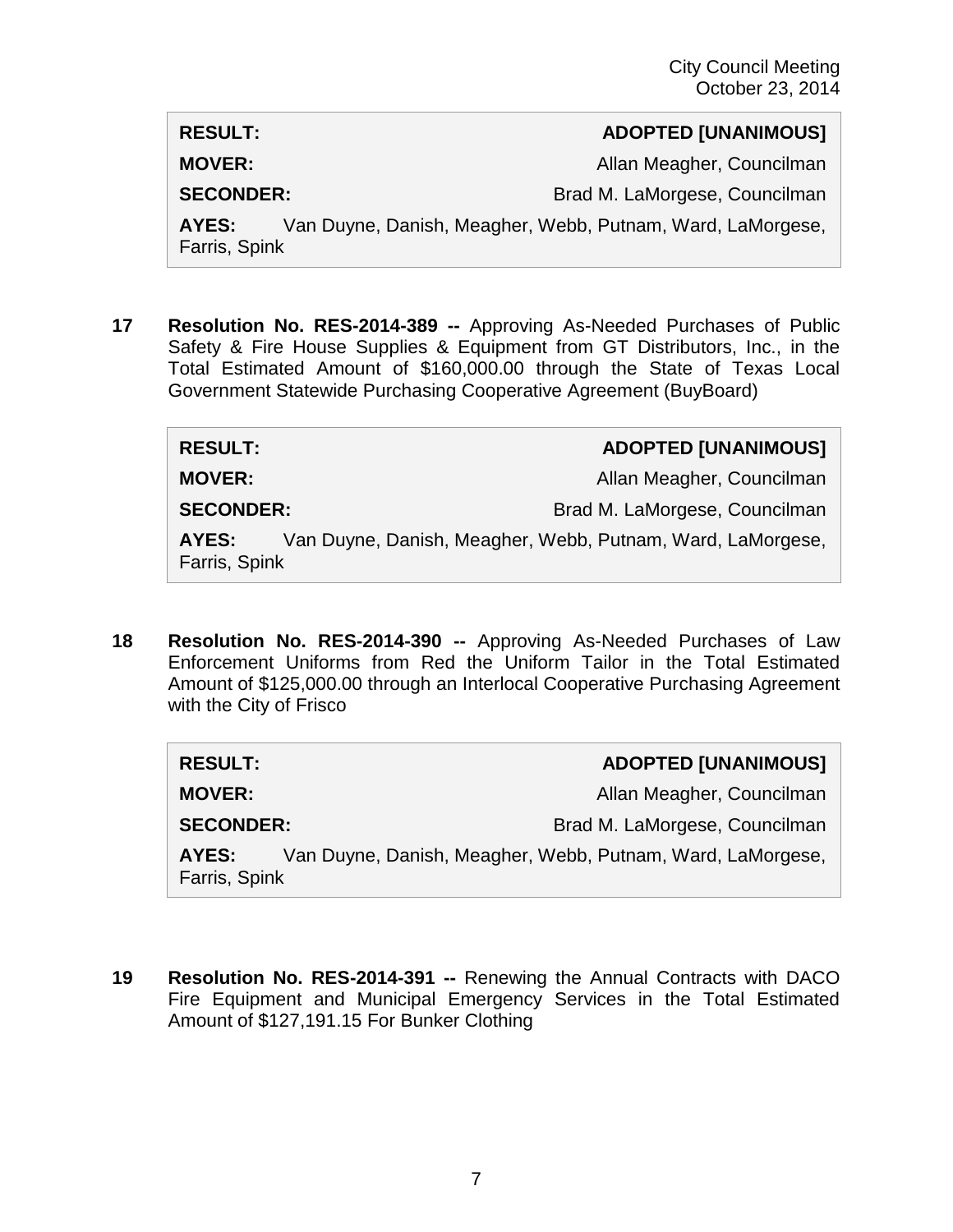**MOVER:** Allan Meagher, Councilman

**SECONDER:** Brad M. LaMorgese, Councilman

**AYES:** Van Duyne, Danish, Meagher, Webb, Putnam, Ward, LaMorgese, Farris, Spink

**20 Resolution No. RES-2014-372 --** Approving and Accepting the Bids of Crouch Sand & Gravel, Inc., and Big City Crushed Concrete LP in the Total Estimated Amount of \$316,145.20 for Road Maintenance Materials and Recycled Concrete

| <b>RESULT:</b>         | <b>ADOPTED [UNANIMOUS]</b>                                 |
|------------------------|------------------------------------------------------------|
| <b>MOVER:</b>          | Allan Meagher, Councilman                                  |
| <b>SECONDER:</b>       | Brad M. LaMorgese, Councilman                              |
| AYES:<br>Farris, Spink | Van Duyne, Danish, Meagher, Webb, Putnam, Ward, LaMorgese, |

**21 Resolution No. RES-2014-392 --** Rejecting All Bids for an Annual Contract for Water Meters

| <b>RESULT:</b>         | <b>ADOPTED [UNANIMOUS]</b>                                 |  |
|------------------------|------------------------------------------------------------|--|
| <b>MOVER:</b>          | Allan Meagher, Councilman                                  |  |
| <b>SECONDER:</b>       | Brad M. LaMorgese, Councilman                              |  |
| AYES:<br>Farris, Spink | Van Duyne, Danish, Meagher, Webb, Putnam, Ward, LaMorgese, |  |

## **INDIVIDUAL CONSIDERATION**

**22 Resolution No. RES-2014-393 --** Amending City Council Rules of Procedure Including Establishing Rules Relating to Council Committees (Postponed from October 23, 2014)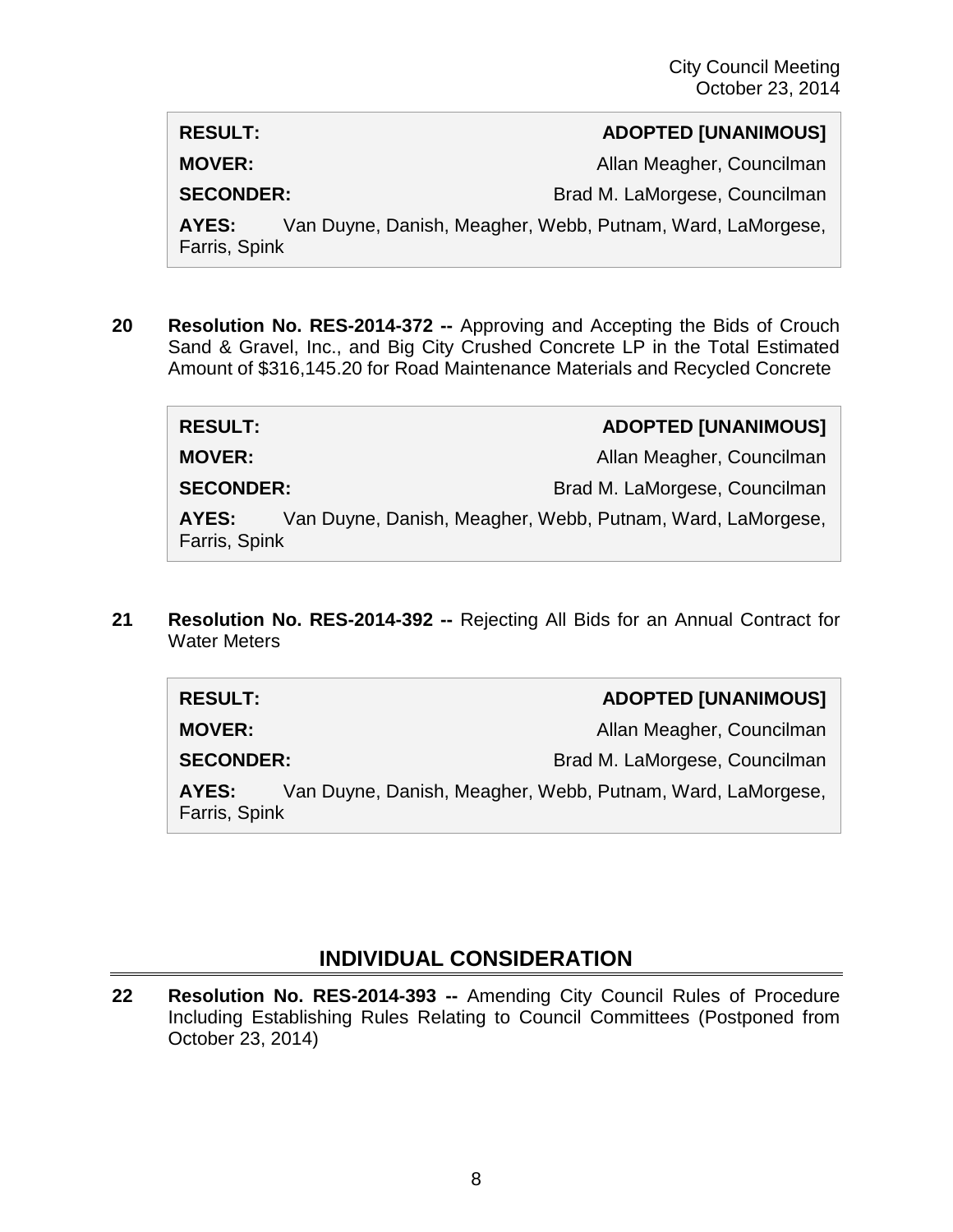No one signed up to speak on this item at tonight's meeting.

Motioned by Councilman Farris to Approve a Resolution Amending City Council Rules of Procedure Including Establishing Rules Relating to Council Committees by amending Sections 4 and 5.4a and omit Section 5.5a related to approving minutes.

Motion failed for lack of a second.

Motioned by Councilman LaMorgese, seconded by Councilman Danish to postpone this item to a future meeting.

Motion approved 8-1.

Councilmember(s) voting in favor of this motion include: Van Duyne, Danish, Ward, Webb, Putnam, Meagher, Spink, LaMorgese

Councilmember(s) voting in opposition of this motion include: Farris

| <b>RESULT:</b>        | <b>POSTPONED [8 TO 1]</b><br>Next: 11/13/2014 7:00 PM      |
|-----------------------|------------------------------------------------------------|
| <b>MOVER:</b>         | Brad M. LaMorgese, Councilman                              |
| <b>SECONDER:</b>      | John C. Danish, Councilman                                 |
| AYES:<br><b>Spink</b> | Van Duyne, Danish, Meagher, Webb, Putnam, Ward, LaMorgese, |
| <b>NAYS:</b>          | <b>Gerald Farris</b>                                       |

**23 Resolution No. RES-2014-394 --** Approving and Accepting the Proposal of Core Construction Services of Texas, Inc., for Construction Manager at Risk (CMR) for Texas Musicians Museum

No one signed up to speak on this item at tonight's meeting.

Motioned by Councilman Farris, seconded by Councilman Ward to Approve and Accept a Resolution for the Proposal of Core Construction Services of Texas, Inc., for Construction Manager at Risk (CMR) for Texas Musicians Museum

Motion approved 7-2.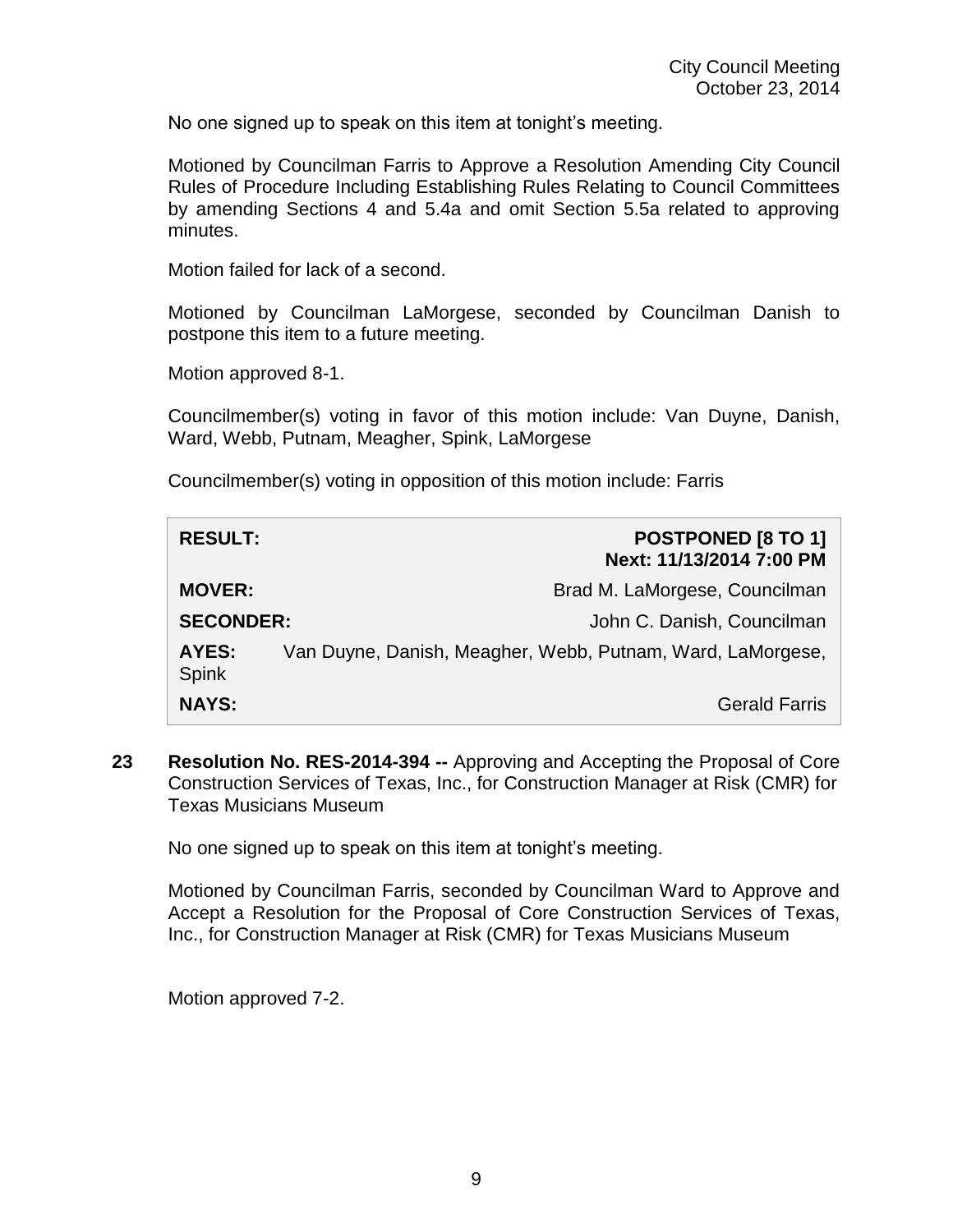Councilmember(s) voting in favor of this motion include: Mayor Van Duyne, Councilmen Danish, Ward, Webb, Putnam, Farris, and Spink

Councilmember(s) voting in opposition of this motion include: Councilmen LaMorgese and Meagher

| <b>RESULT:</b>   | ADOPTED [7 TO 2]                                     |
|------------------|------------------------------------------------------|
| <b>MOVER:</b>    | Gerald Farris, Councilman                            |
| <b>SECONDER:</b> | Oscar Ward, Councilman                               |
| <b>AYES:</b>     | Van Duyne, Danish, Webb, Putnam, Ward, Farris, Spink |
| <b>NAYS:</b>     | Allan Meagher, Brad M. LaMorgese                     |

**24 Ordinance No. ORD-2014-9632 --** Amending Chapter 21 of the Code of Civil and Criminal Ordinances of the City of Irving, Texas to Provide Speed Regulations for School Zone for Richard J. Lee Elementary School; and Providing a Severability Clause

No one signed up to speak on this item at tonight's meeting.

Motioned by Councilman LaMorgese, seconded by Councilman Farris, To Approve an Ordinance Amending Chapter 21 of the Code of Civil and Criminal Ordinances of the City of Irving, Texas to Provide Speed Regulations for School Zone for Richard J. Lee Elementary School; and Providing a Severability Clause

Motion approved 9-0.

| <b>RESULT:</b>                                                                       | <b>ADOPTED [UNANIMOUS]</b>    |
|--------------------------------------------------------------------------------------|-------------------------------|
| <b>MOVER:</b>                                                                        | Brad M. LaMorgese, Councilman |
| <b>SECONDER:</b>                                                                     | Gerald Farris, Councilman     |
| Van Duyne, Danish, Meagher, Webb, Putnam, Ward, LaMorgese,<br>AYES:<br>Farris, Spink |                               |

## **ZONING CASES AND COMPANION ITEMS**

**25 Ordinance No. ORD-2014-9633 --** Zoning Case #ZC14-0025 - Granting S-P-2 (Generalized Site Plan) for R-6 (Single Family) Uses - Approximately 0.22 Acres Located at 2713 Stanford Drive - Rigo and Jill Alvarado, Applicant/Owner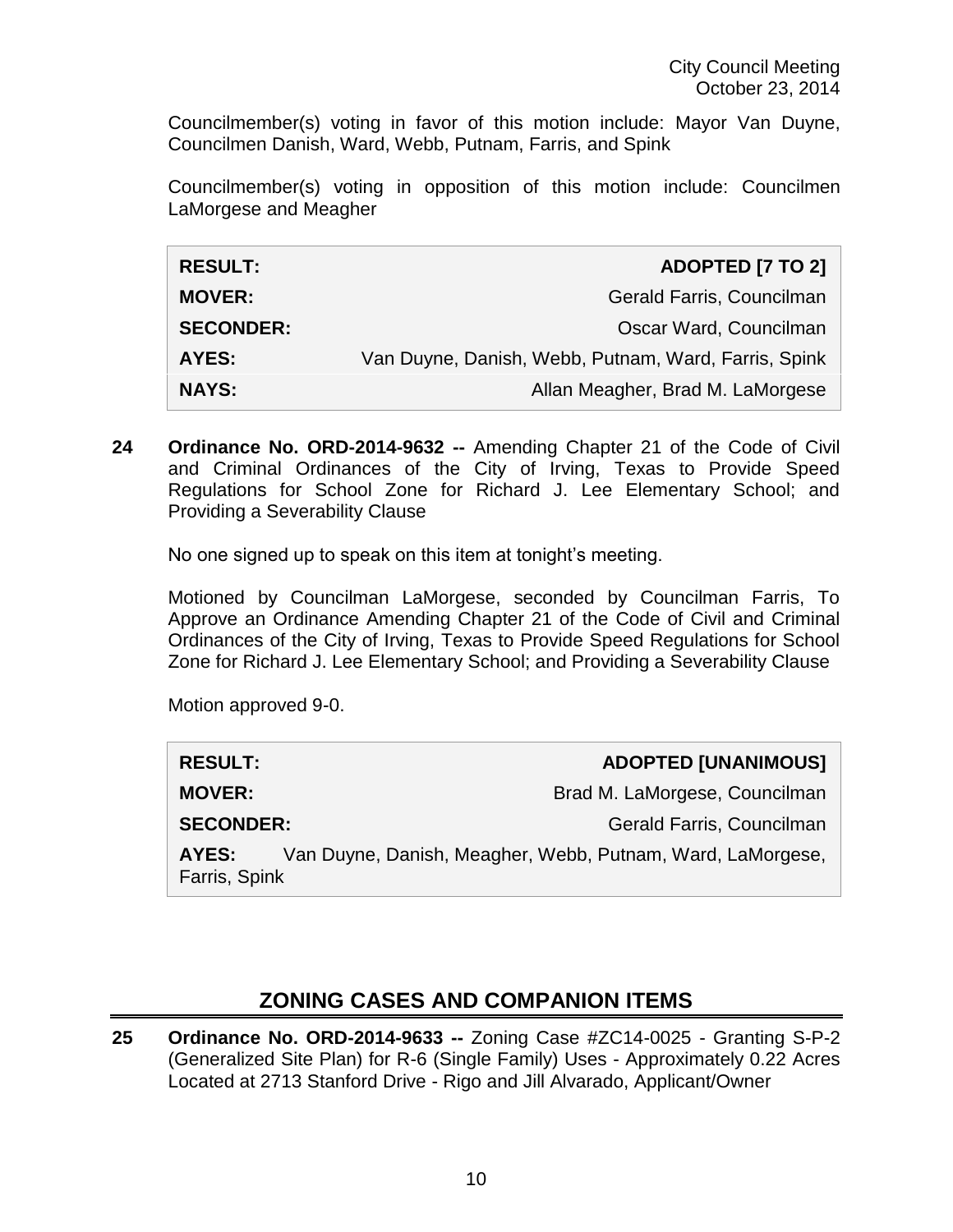The following individual(s) signed up to speak in opposition of this item:

Tina Thomas, 2713 Wesleyan Dr., Irving, TX Larry Brotherton, 2640 LaSalle, Irving, TX Tammy Picard-Greenwood, 2806 Stanford Dr., Irving, TX George Stephenson, 2805 Druid Dr., Irving, TX Michael D. Woods, 2822 Stanford, Irving, TX

Mayor Van Duyne stated that the applicant requested indefinite postponement.

Motioned by Councilman Farris, seconded by Councilman Spink to postpone indefinitely Zoning Case #ZC14-0025 – an Ordinance Granting S-P-2 (Generalized Site Plan) for R-6 (Single Family) Uses - Approximately 0.22 Acres Located at 2713 Stanford Drive - Rigo and Jill Alvarado, Applicant/Owner

Motion approved 8-1.

Councilmember(s) voting in opposition of this motion include: Councilman Ward

| <b>RESULT:</b>        | <b>POSTPONED [8 TO 1]</b>                                    |
|-----------------------|--------------------------------------------------------------|
| <b>MOVER:</b>         | Gerald Farris, Councilman                                    |
| <b>SECONDER:</b>      | Thomas Spink, Councilman                                     |
| AYES:<br><b>Spink</b> | Van Duyne, Danish, Meagher, Webb, Putnam, LaMorgese, Farris, |
| <b>NAYS:</b>          | Oscar Ward                                                   |

**26 Ordinance No. ORD-2014-9629 --** Zoning Case #ZC14-0042 - Amending the Comprehensive Plan to Change the Recommended Land Use from Commercial to Low Density Residential and Granting S-P-2 (Generalized Site Plan) for R-6 (Single Family) Uses - Approximately 34.18 Acres Located on the Northwest Corner of Conflans Road and Hard Rock Road - Megatel Homes, Applicant - Codi Land & Cattle LP, Owner (Postponed from October 9, 2014)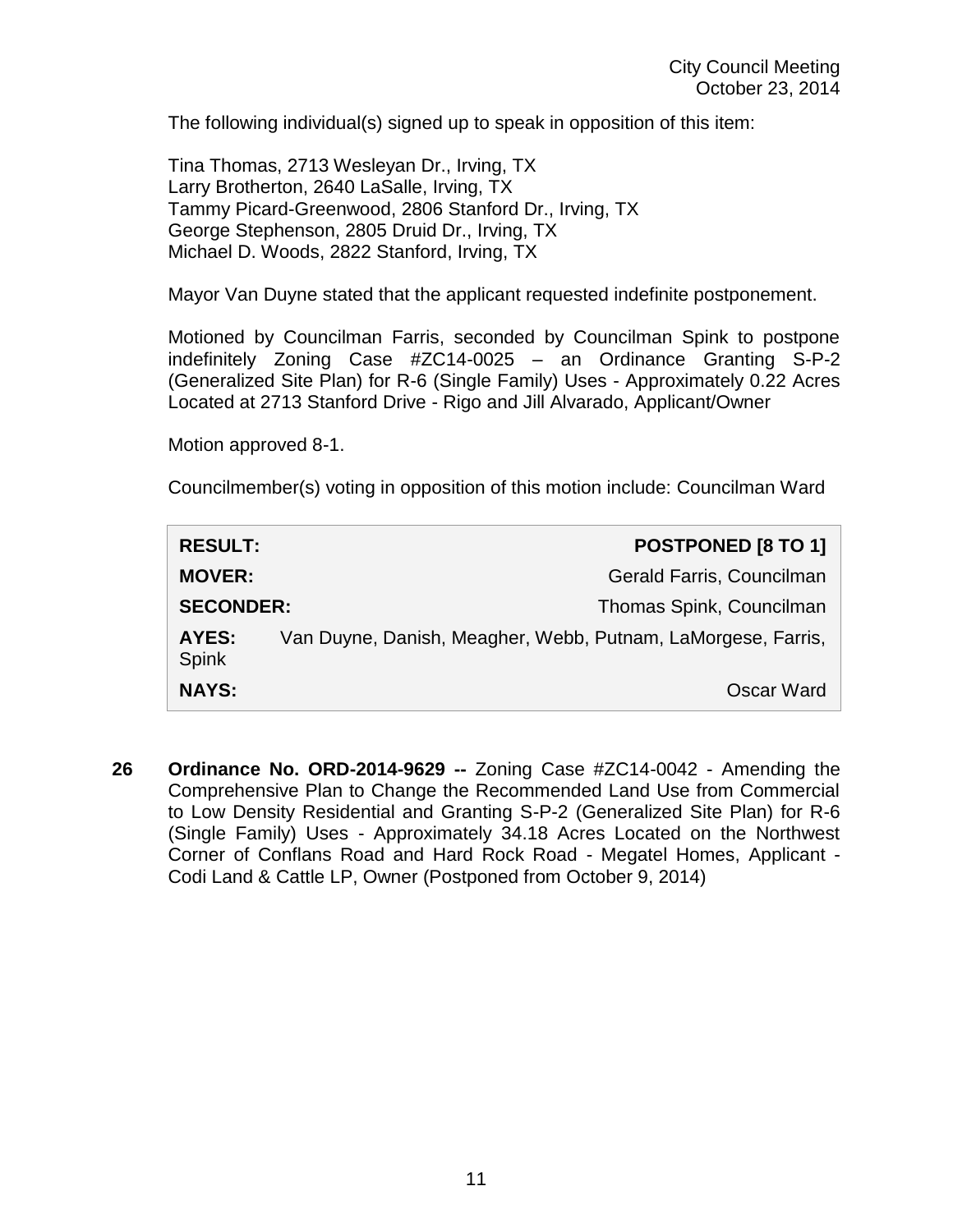Mayor Van Duyne opened the public hearing at approximately 7:32 p.m.

The following individual(s) signed up to speak in opposition of this item: Dr. Stephen Wheeler, 1515 Hardrock Rd., Irving, TX Donyse Jadlowski, 3223 NW 33rd St., Ft. Worth, TX Fran Johnson, 1515 Hardrock Rd., Irving, TX Diane Wheeler, 1515 Hardrock Rd., Irving, TX

The following individual(s) signed up in opposition of this item but did not want to speak:

Celestine Knott, 1515 Hardrock Rd., Irving, TX Marcelene Vandeman, 1515 Hardrock Rd. #309, Irving, TX Lizzie Allconnor, 1515 Hardrock Rd., Irving, TX Geraldine Pritchard, 1515 Hardrock Rd. #237, Irving, TX Elaine Ritchie, 1515 Hardrock Rd.#307, Irving, TX Roy Allen, 1515 Hardrock Rd., Irving, TX

Mayor Van Duyne closed the public hearing at approximately 7:50 p.m.

Motioned by Councilman Putnam, seconded by Councilman Webb to Approve Zoning Case #ZC14-0042 – an Ordinance Amending the Comprehensive Plan to Change the Recommended Land Use from Commercial to Low Density Residential and Granting S-P-2 (Generalized Site Plan) for R-6 (Single Family) Uses - Approximately 34.18 Acres Located on the Northwest Corner of Conflans Road and Hard Rock Road - Megatel Homes, Applicant - Codi Land & Cattle LP, Owner (Postponed from October 9, 2014)

Motion approved 9-0.

| <b>RESULT:</b>                                                                       | <b>ADOPTED [UNANIMOUS]</b> |
|--------------------------------------------------------------------------------------|----------------------------|
| <b>MOVER:</b>                                                                        | Joe Putnam, Councilman     |
| <b>SECONDER:</b>                                                                     | Dennis Webb, Councilman    |
| Van Duyne, Danish, Meagher, Webb, Putnam, Ward, LaMorgese,<br>AYES:<br>Farris, Spink |                            |

**27 Ordinance No. ORD-2014-9634 --** Zoning Case #ZC14-0047 - Granting S-P-1 (Detailed Site Plan) for C-O (Commercial Office) Uses - Approximately 12.55 Acres Located at 5000 Riverside Drive - BSREP Riverside Drive LLC., Applicant/Owner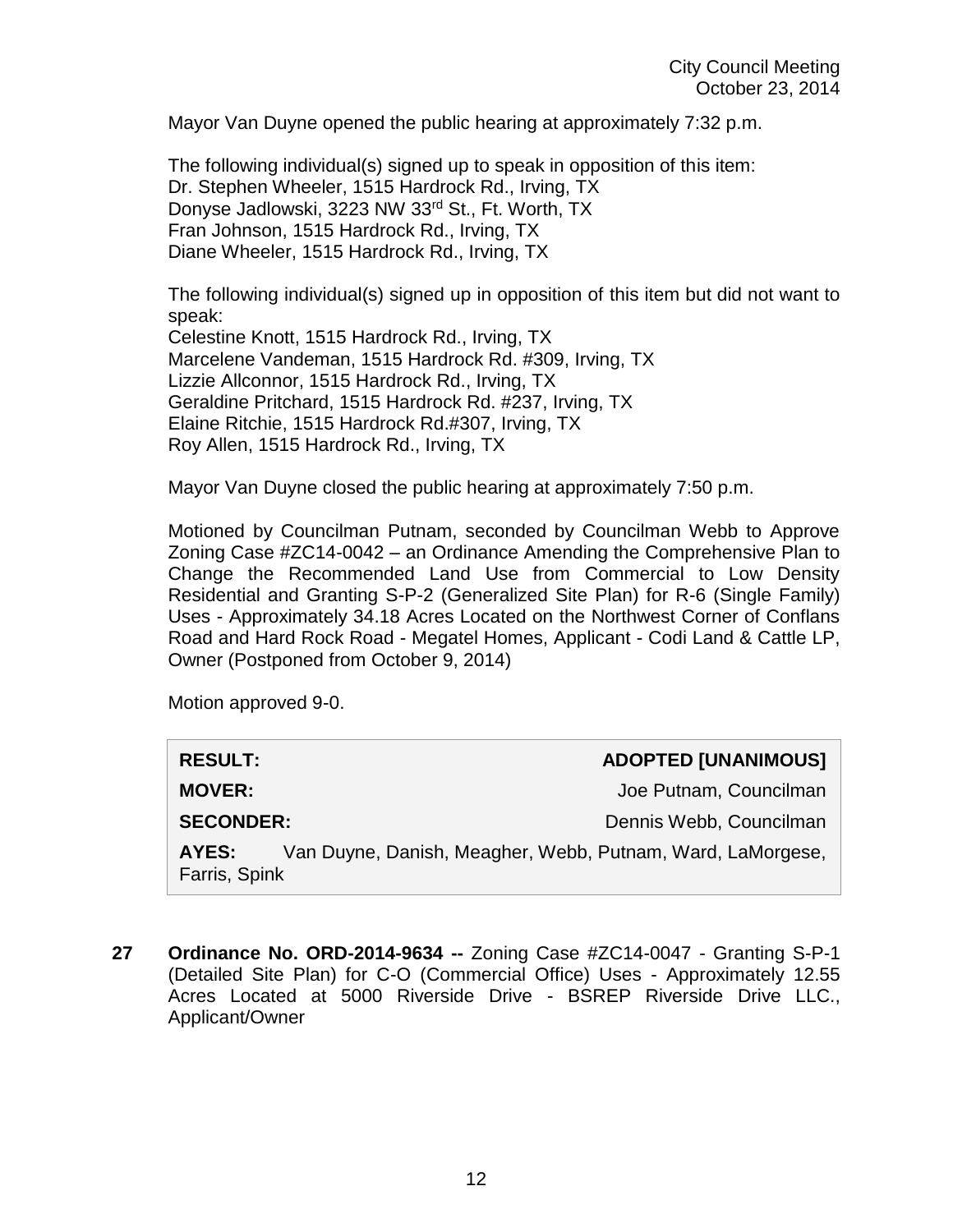Mayor Van Duyne opened the public hearing at approximately 7:56 p.m.

No one signed up to speak on this item at tonight's meeting.

Mayor Van Duyne closed the public hearing at approximately 7:56 p.m.

Motioned by Councilman LaMorgese, seconded by Councilman Ward to Approve Zoning Case #ZC14-0047 – an Ordinance Granting S-P-1 (Detailed Site Plan) for C-O (Commercial Office) Uses - Approximately 12.55 Acres Located at 5000 Riverside Drive - BSREP Riverside Drive LLC., Applicant/Owner

Motion approved 9-0.

| <b>RESULT:</b>                                                                       |  | <b>ADOPTED [UNANIMOUS]</b>    |
|--------------------------------------------------------------------------------------|--|-------------------------------|
| <b>MOVER:</b>                                                                        |  | Brad M. LaMorgese, Councilman |
| <b>SECONDER:</b>                                                                     |  | Oscar Ward, Councilman        |
| Van Duyne, Danish, Meagher, Webb, Putnam, Ward, LaMorgese,<br>AYES:<br>Farris, Spink |  |                               |
|                                                                                      |  |                               |

**28 Ordinance No. ORD-2014-9635 --** Zoning Case #ZC14-0058 - Granting S-P-1 (Detailed Site Plan) for C-C (Community Commercial) Uses - Approximately 1.36 Acres Located at 829 and 831 East Shady Grove Road - Jojo Car Repair, Applicant/Owner

Mayor Van Duyne opened the public hearing at approximately 7:57 p.m.

No one signed up to speak on this item at tonight's meeting.

Mayor Van Duyne closed the public hearing at approximately 7:57 p.m.

Motioned by Councilman LaMorgese, seconded by Councilman Danish to Approve Zoning Case #ZC14-0058 – an Ordinance Granting S-P-1 (Detailed Site Plan) for C-C (Community Commercial) Uses - Approximately 1.36 Acres Located at 829 and 831 East Shady Grove Road - Jojo Car Repair, Applicant/Owner

Motion approved 9-0.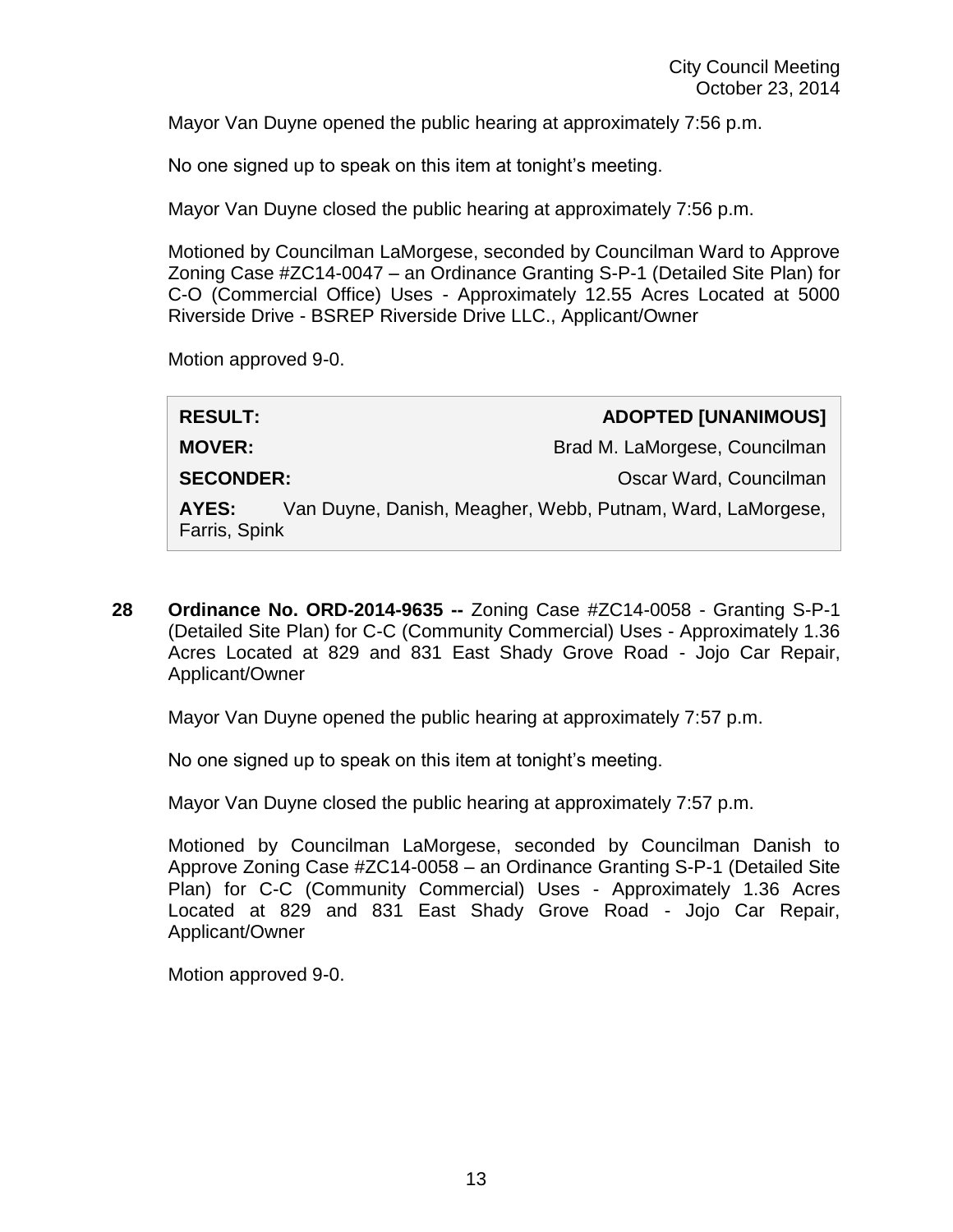**MOVER:** Brad M. LaMorgese, Councilman

**SECONDER:** John C. Danish, Councilman

**AYES:** Van Duyne, Danish, Meagher, Webb, Putnam, Ward, LaMorgese, Farris, Spink

**29 Ordinance No. ORD-2014-9636 --** Zoning Case #ZC14-0059 - Granting S-P-1 (Detailed Site Plan) for Telecommunications Tower Uses - Approximately 0.0207 Acres Located at 222 South Walton Walker Boulevard (Loop 12) - AT&T Mobility, Applicant - Gary Calvin Durham, Owner

Mayor Van Duyne opened the public hearing at approximately 7:57 p.m.

No one signed up to speak on this item at tonight's meeting.

Mayor Van Duyne closed the public hearing at approximately 7:57 p.m.

Motioned by Councilman Farris, seconded by Councilman LaMorgese to Approve Zoning Case #ZC14-0059 – an Ordinance Granting S-P-1 (Detailed Site Plan) for Telecommunications Tower Uses - Approximately 0.0207 Acres Located at 222 South Walton Walker Boulevard (Loop 12) - AT&T Mobility, Applicant - Gary Calvin Durham, Owner

Motion approved 9-0.

## **RESULT: ADOPTED [UNANIMOUS]**

**MOVER:** Gerald Farris, Councilman

**SECONDER:** Brad M. LaMorgese, Councilman

**AYES:** Van Duyne, Danish, Meagher, Webb, Putnam, Ward, LaMorgese, Farris, Spink

**30 Ordinance No. ORD-2014-9637 --** Zoning Case #ZC14-0062 - Granting S-P-1 for Telecommunications Tower Uses - Approximately 0.0056 Acres Located at 3407 Herring Avenue - AT&T Mobility, Applicant - Patricia J. Billups, Owner